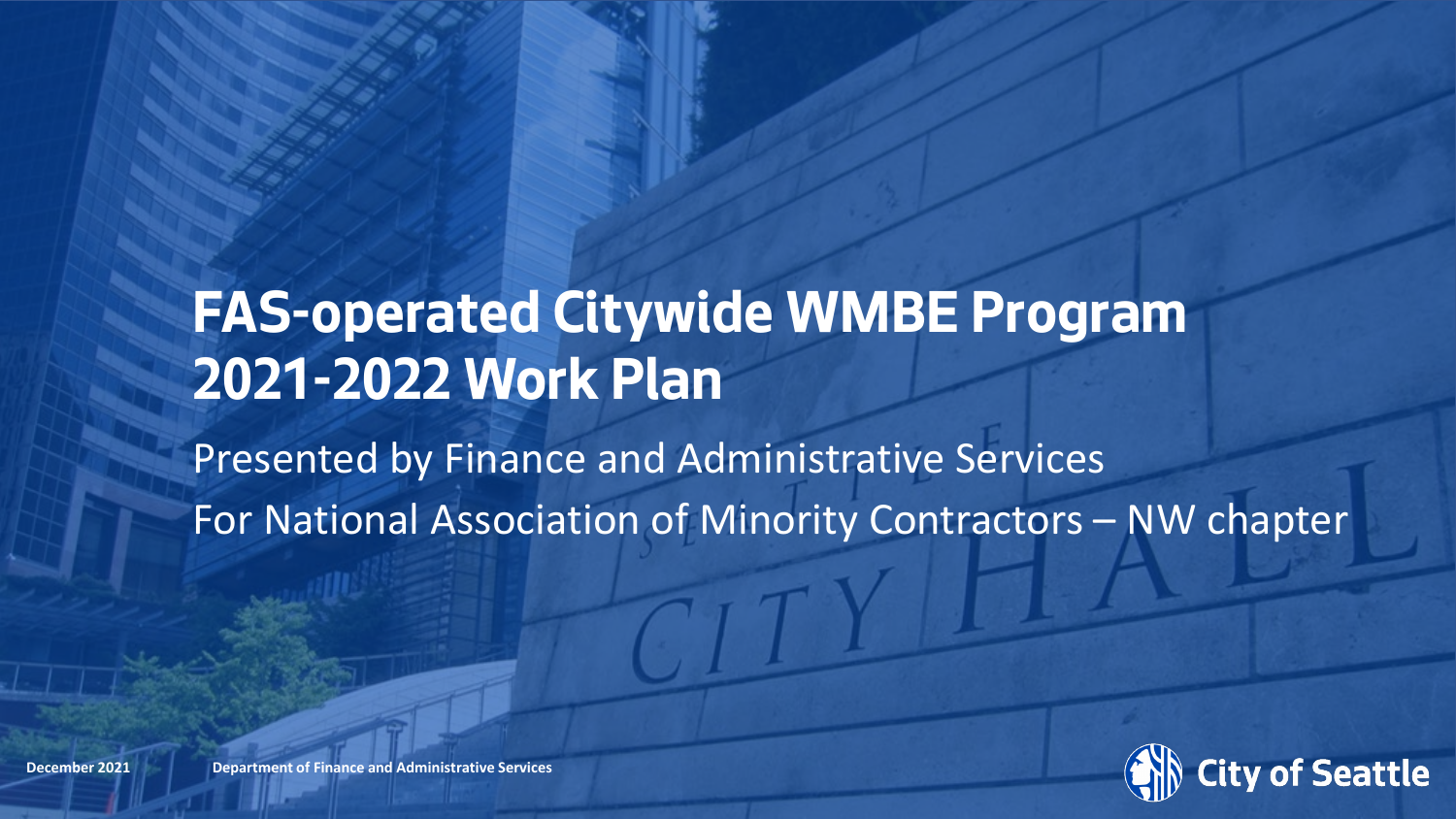## **Finance and Administrative Services (FAS) manages the Citywide WMBE Program**

- The City of Seattle spends an average of \$800 million each year on goods, services, construction projects and consulting.
- The City has a responsibility to use that buying power to support businesses that have not historically had equitable access to government work.
- **The City of Seattle's Women- and Minority- owned Business (WMBE) Program works to make sure women- and BIPOC-owned businesses have equitable opportunities to pursue City of Seattle contracts.** *BIPOC-owned business EE Printing printed more*



*than 200,000 flyers, signs and posters for Lumen*.

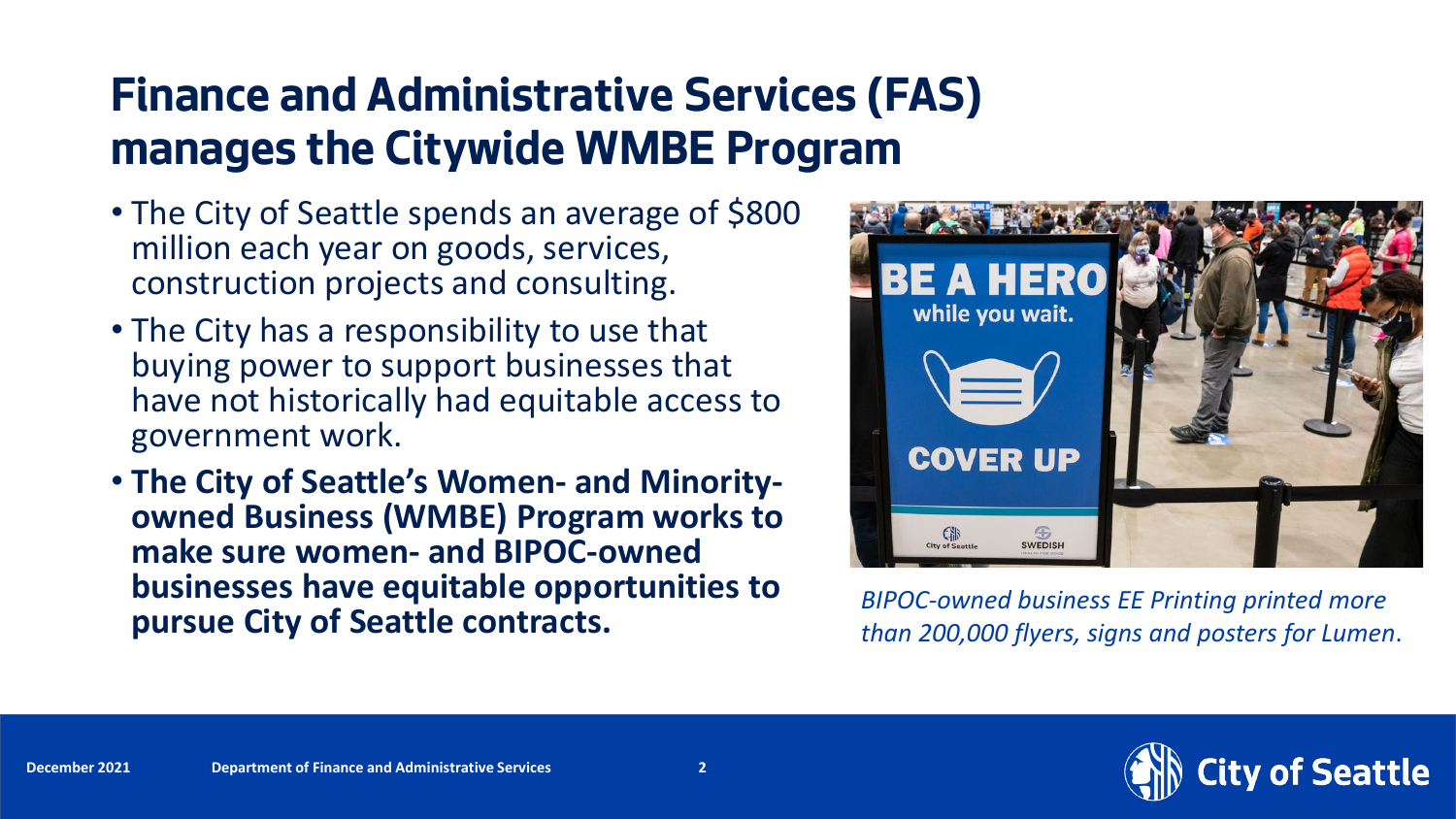### **Under FAS, WMBE spending has doubled in 10 years**

- City purchasing spending increased from 14% in 2010 to 26% in Q2 2021
- City consultant contracting spending increased from 12% in 2010 to 25% in Q2 2021



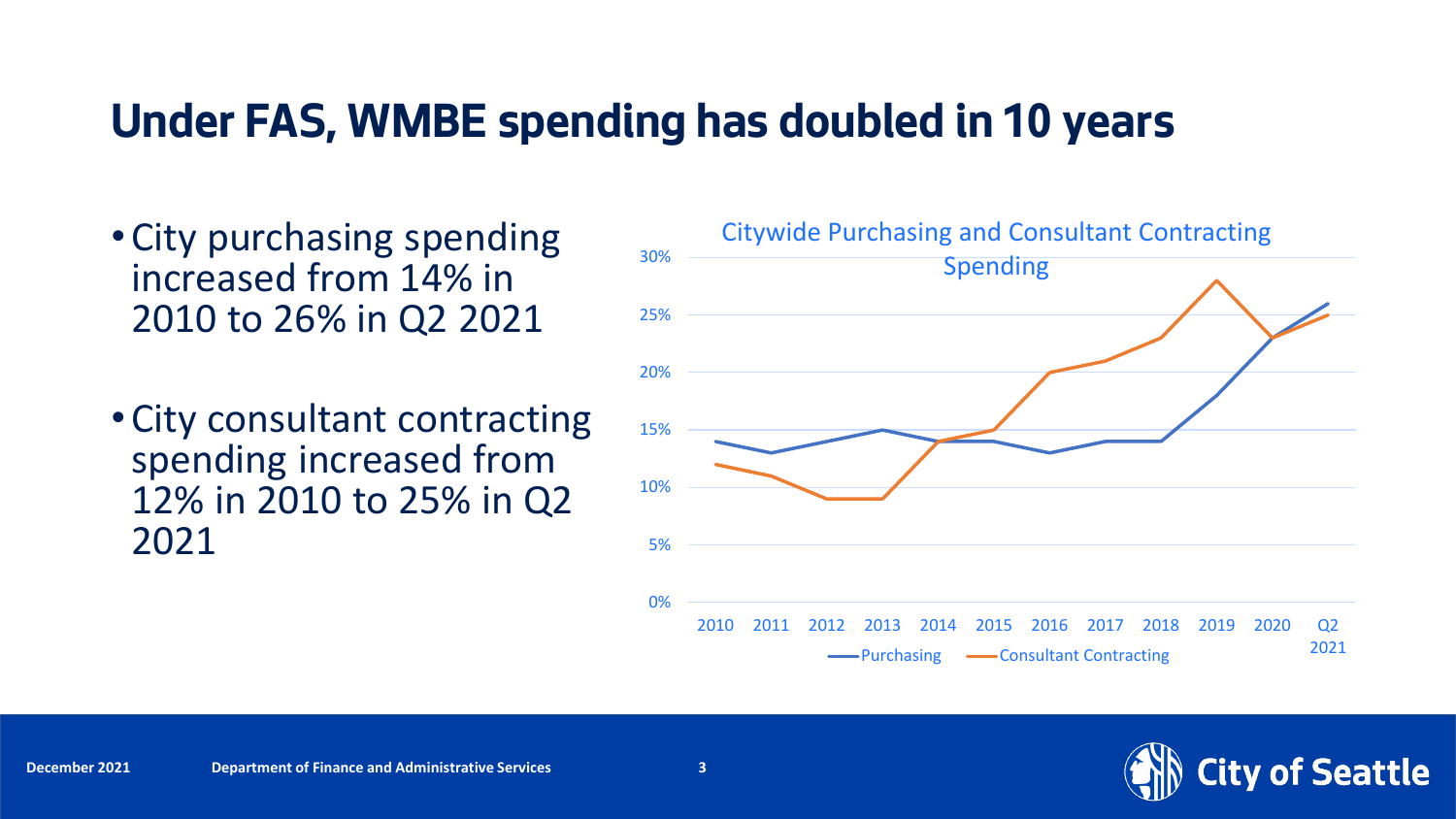### **2020-21 FAS Citywide WMBE Program Accomplishments**

#### • Through Q2 2021:

- Purchasing spend is at **26%**
- Consulting at **24%**
- Construction at **19%**
- FAS re-launched the **WMBE Advisory Committee**
- FAS contracted to start a large-scale **disparity study**
- FAS created a small departments **WMBE Interdepartmental Task Force**
- FAS worked across departments to support **BIPOC-owned firms** with a focus on **Black-owned businesses**

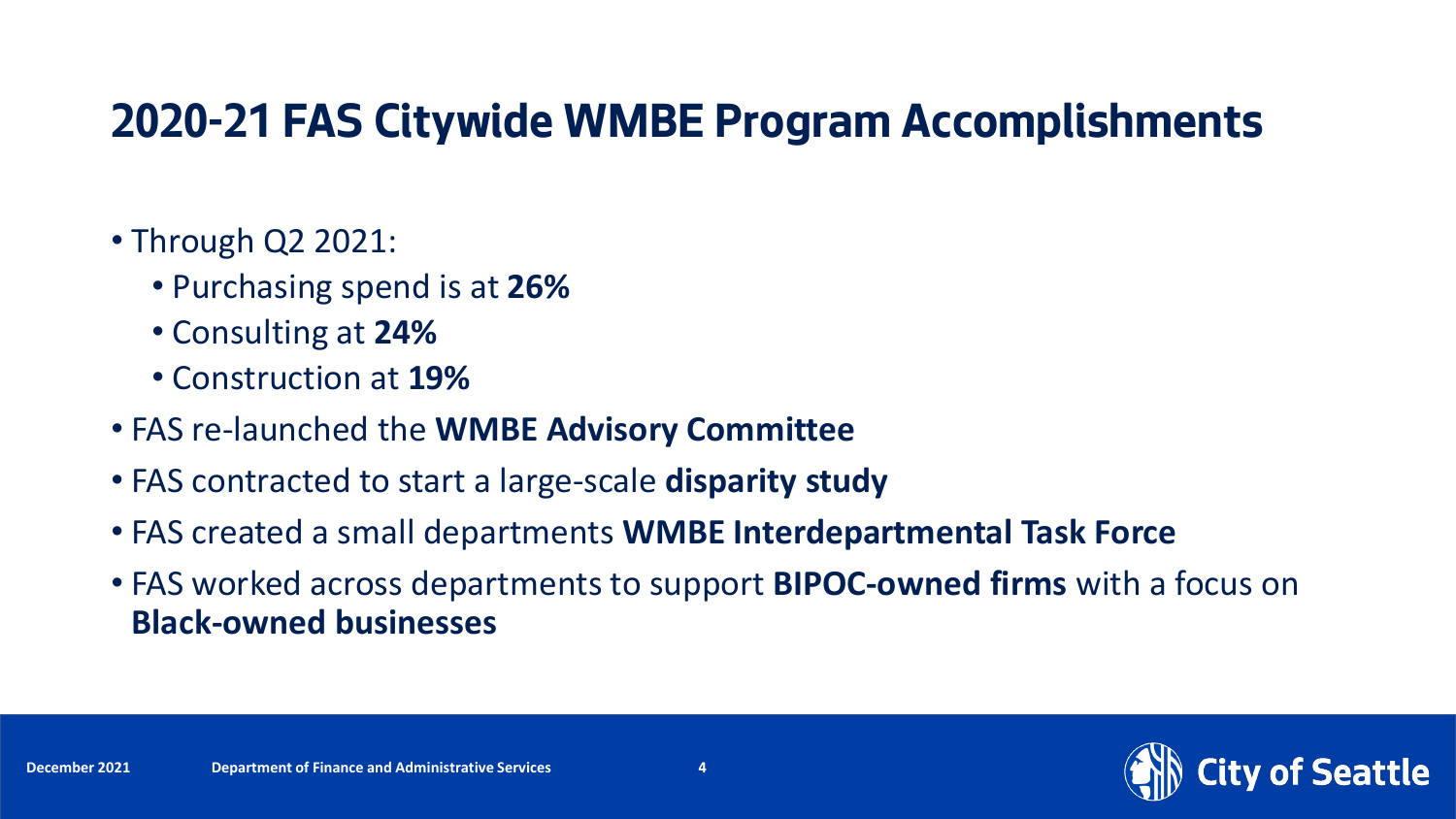### **2022 WMBE Focus**

- 1. Engaging and partnering with the WMBE community
- 2. Expanding contracting equity for BIPOC-owned firms
- 3. Providing resources and support for WMBEs
- 4. Strengthening accountability and transparency
- 5. Improving City policy and practices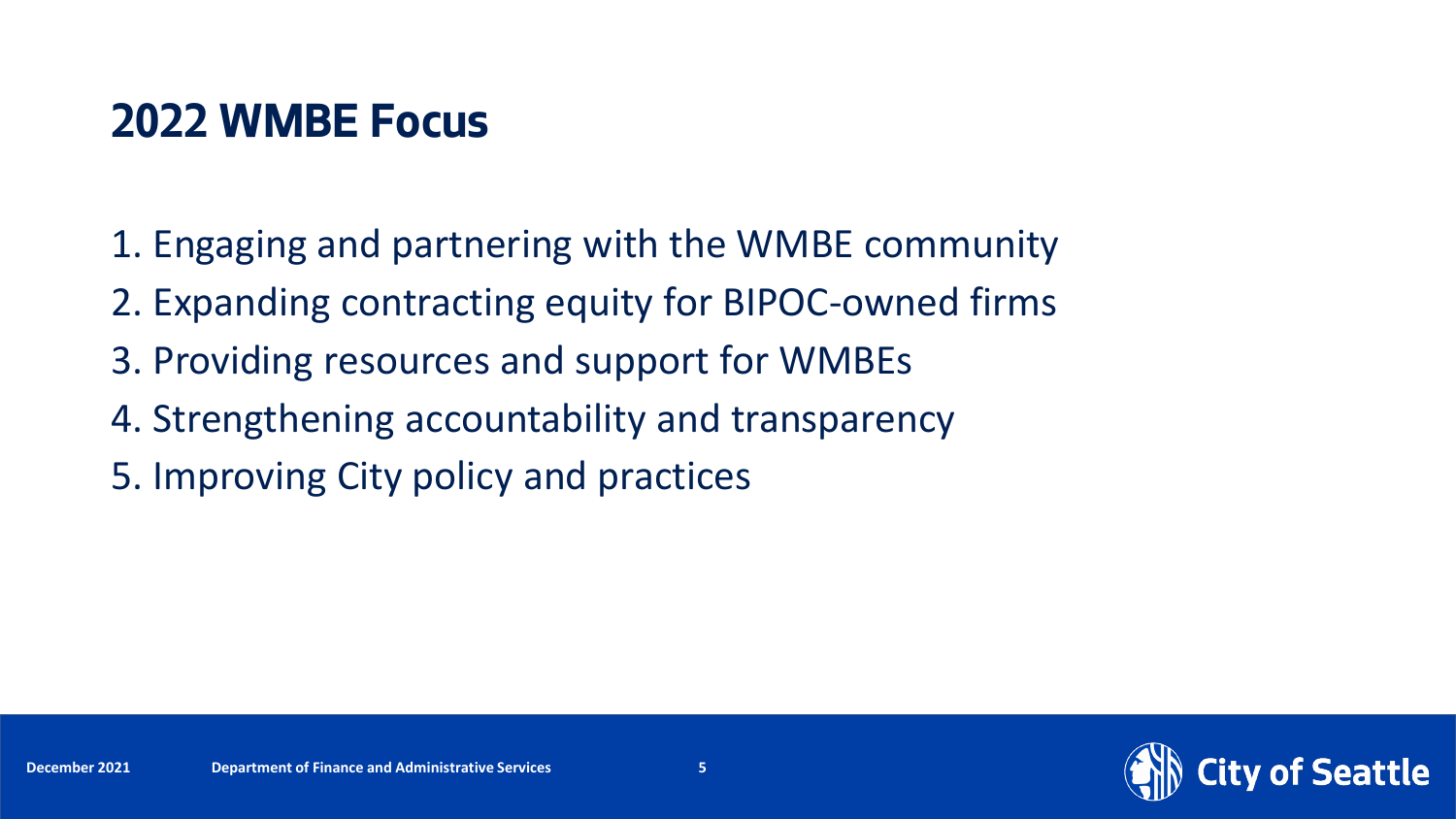## **1. Engaging and partnering with the WMBE community**

#### **Right now, FAS:**

- Re-launched a 12-person **Citywide WMBE Advisory Committee**
- Partners with or sponsors crucial **community-based organizations (CBOs)**
- Hosts an office at the **Tabor Hub**

- Expand **outreach and engagement**
- Boost support to **CBOs**

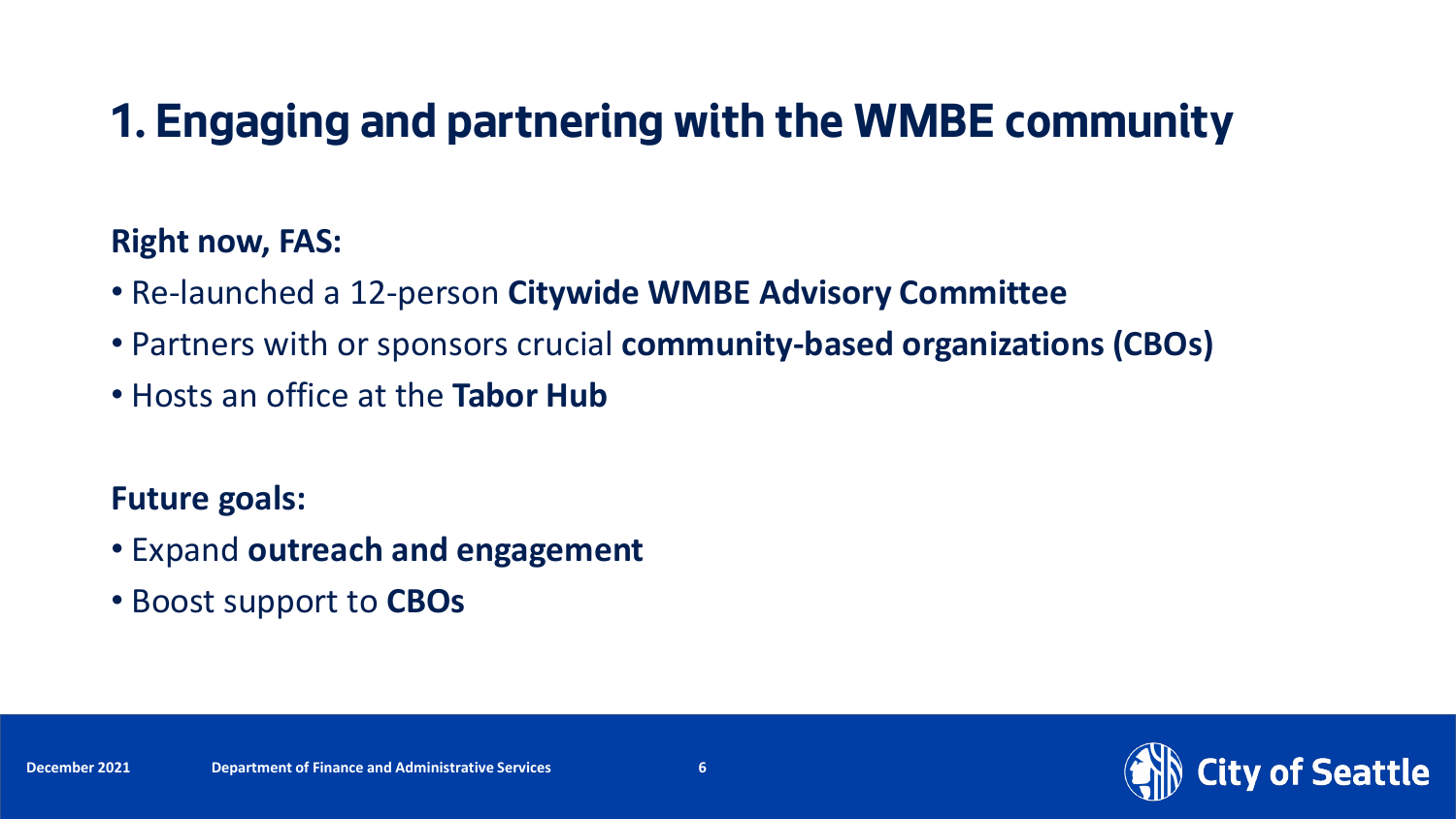## **2. Expanding contracting equity for BIPOC-owned firms**

#### **Right now, FAS:**

- Conducts **data analysis** for procurement spending by race/ethnicity
- Promotes BIPOC-owned firm usage on **blanket contracts**
- Engages in policy to support **BIPOC-owned firms** focusing on **Black-owned firms**  (**experience requirements, unbundling)**

- **Accelerate** the rate this work is being done
- Identify **new key areas** for change

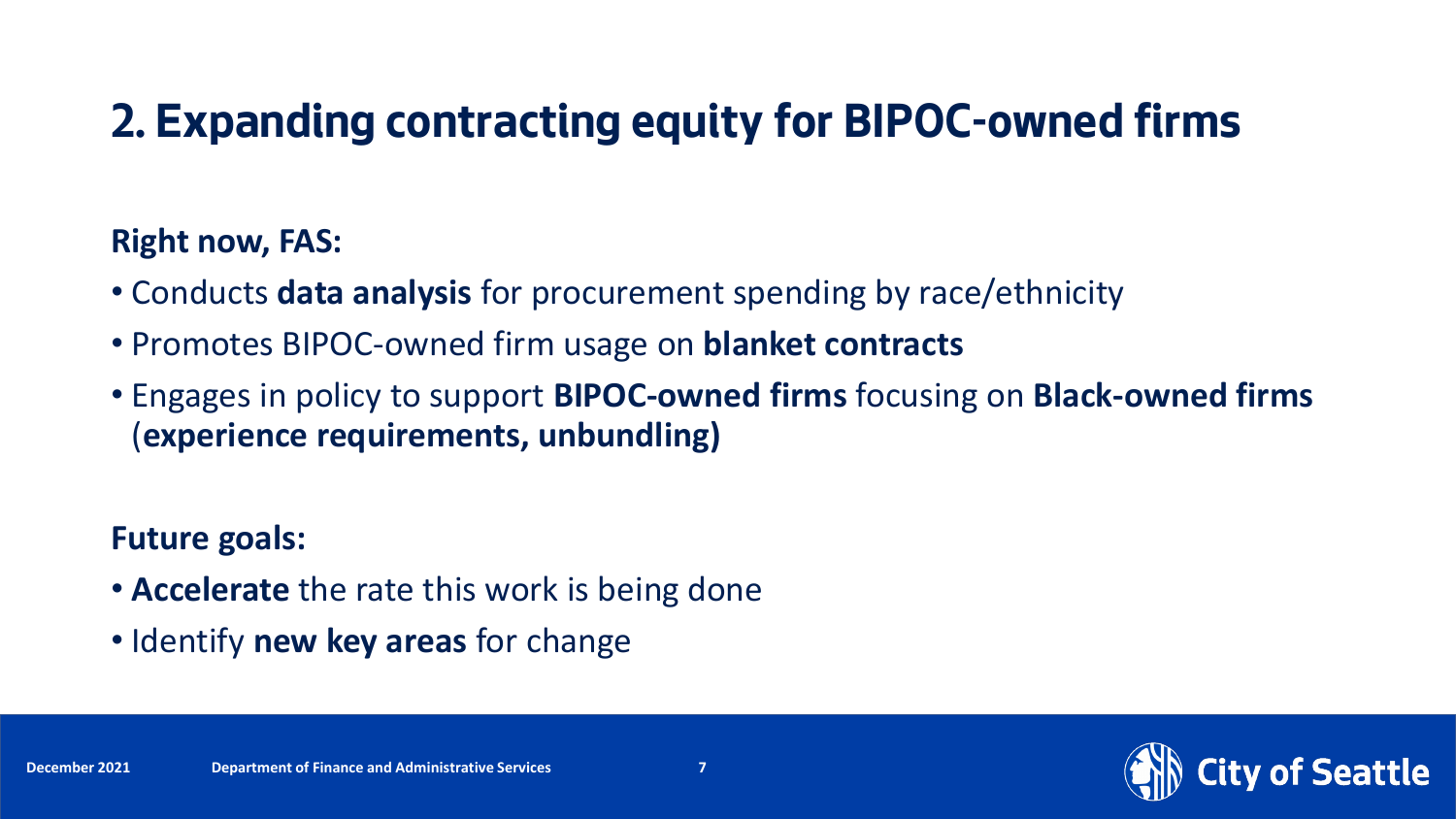## **3. Providing resources and support for WMBEs**

#### **Right now, FAS:**

- Contracts to provide **technical assistance**  recent **increase of funds** for this work!
- Holds events that give WMBEs **direct access to City decisionmakers**, like "First Fridays" and contractor fairs
- Works with a cross-City team on **language access** in procurement

- Increase other types of **technical assistance**
- Rework the City **vendor onboarding** process
- Explore launching a **mentorship program**
- Improve the **Online Business Directory** registration and search system

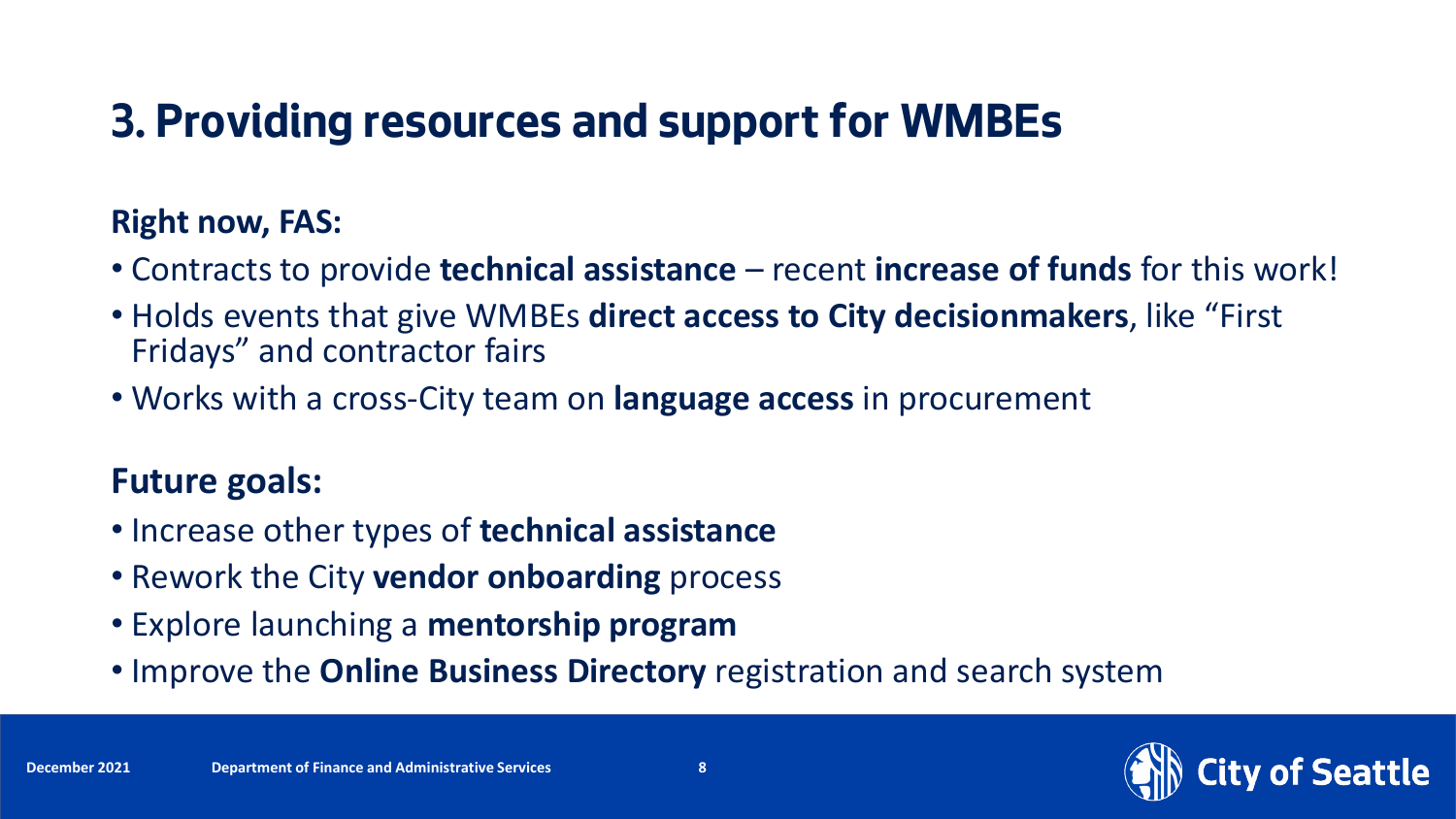## **4. Strengthening accountability and transparency Right now, FAS:**

- Contracted with Black woman-owned firm Colette Holt and Associates to conduct a large-scale **disparity study**
- Tracks **WMBE goals and reports on spending**; **post contracts** for public review
- Holds regular internal **WMBE Citywide meetings** to share info and tips

- Offer **WMBE trainings for City staff** in all departments and technical assistance to WMBE liaisons
- Offer **real-time tracking** to the public (internal already available)



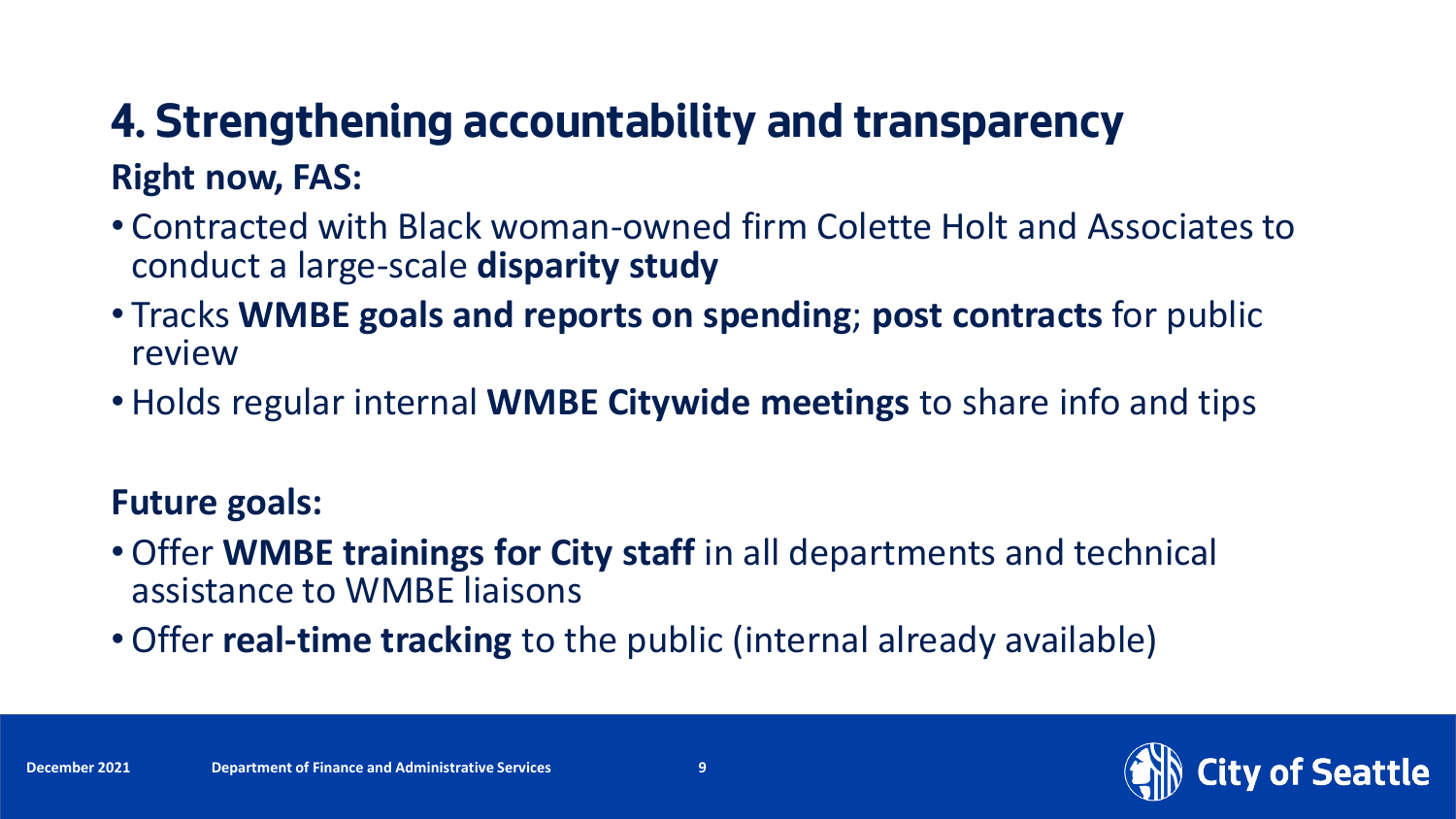## **5. Improving City policy and practices**

### **Right now, FAS:**

- Reviews **procurement policies** to ID changes to improve equity (experience requirements, blanket contracts, unbundling)
- Administers **inclusion plans** on public works contracts
- Reviews **public works policy** (bonding, experience requirements, DB/GCCM)

- Review **threshold requirements**, especially for direct vouchers
- Expand **pre-solicitation outreach and engagement**
- Explore a **small works roster** and **other public delivery methods**

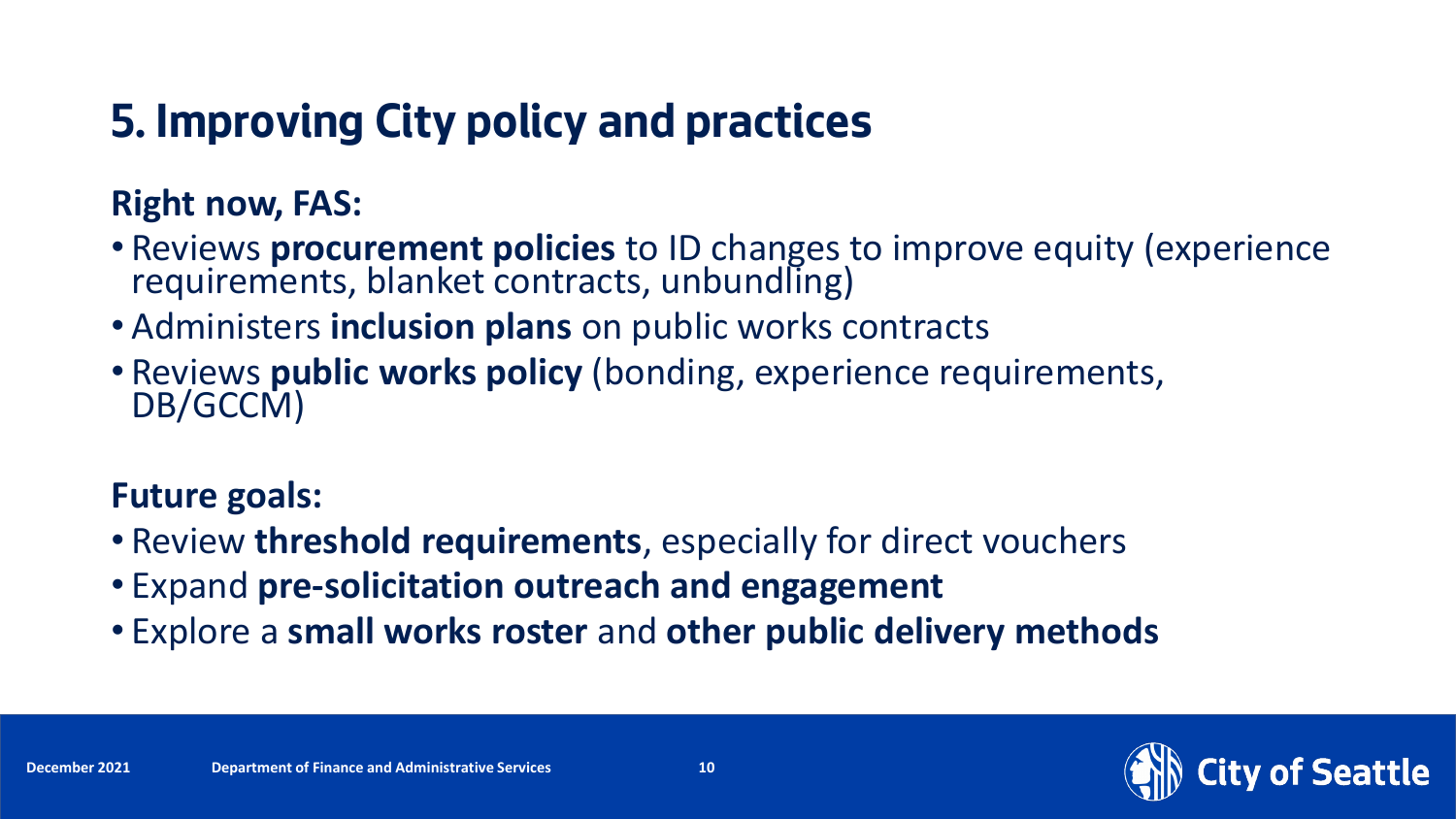### **Introducing Presley Palmer**

- Deputy Division Director for Purchasing
- 10 years with FAS in Purchasing and Contracting
- Procurement and Purchasing Expert
- presley.palmer@seattle.gov